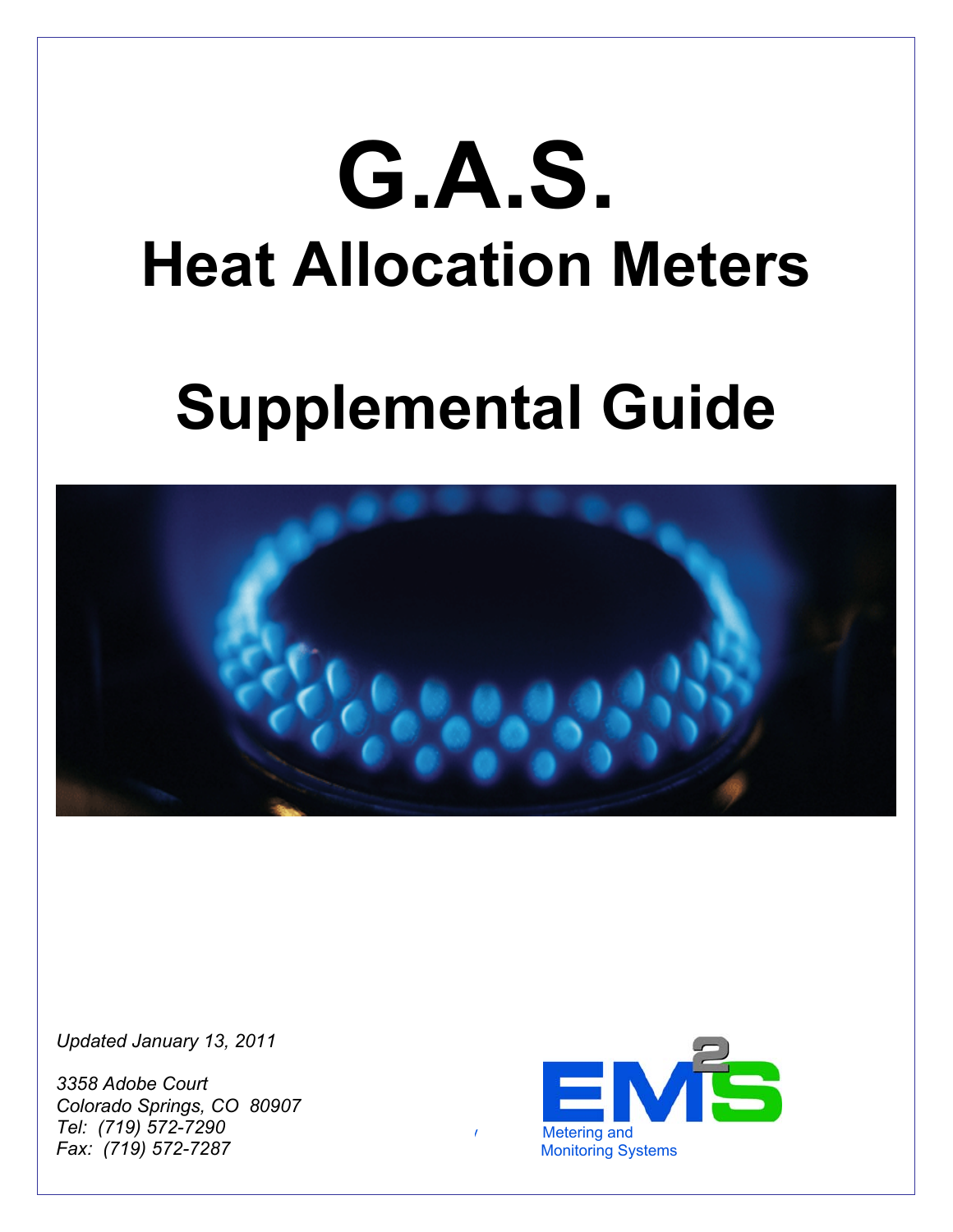#### **FURNACE HEATING SYSTEMS**

Heat output from a **forced hot air furnace (FHA)** is provided when the main gas valve is opened allowing gas flow to the main furnace. The FHA is a constant BTUH output device. This means that the amount of heat delivered per hour (while the main burner operates) is constant as measured in BTUH. The amount of heat delivered appears as the BTUH output rating on the furnace model number name plate and is typically in the range of 40,000 to 100,000 BTUH.

**GAST METERING SYSTEM** 

The **GAS<sub>T</sub>** wireless metering module is designed to accurately meter FHA systems with 24VAC gas valves. The 24VAC control wires to the main gas valve are connected to the 24VAC input on the  $GAS<sub>T</sub>$  module which measures the length of time (better than 1 second resolution) that the gas valve is open and the main burner is operating.

This operating time is converted to counts of 1 per 36 seconds (.01 hour) of FHA operation and output to the Inovonics 5201-Ext transmitter for transmission through the Tapwatch Hardware/software system.

Error detection circuitry is incorporated in the design of the  $GAS<sub>T</sub>$  module in order to detect disconnected wires from the  $GAS<sub>T</sub>$  module to the gas valve wires. Error codes from this circuitry to the Inovonics 5201-Ext transmitter allow the meter reading/billing provider to precisely determine if service is required to reconnect wires to the gas valve or if residents have simply not used their furnaces to heat their apartment.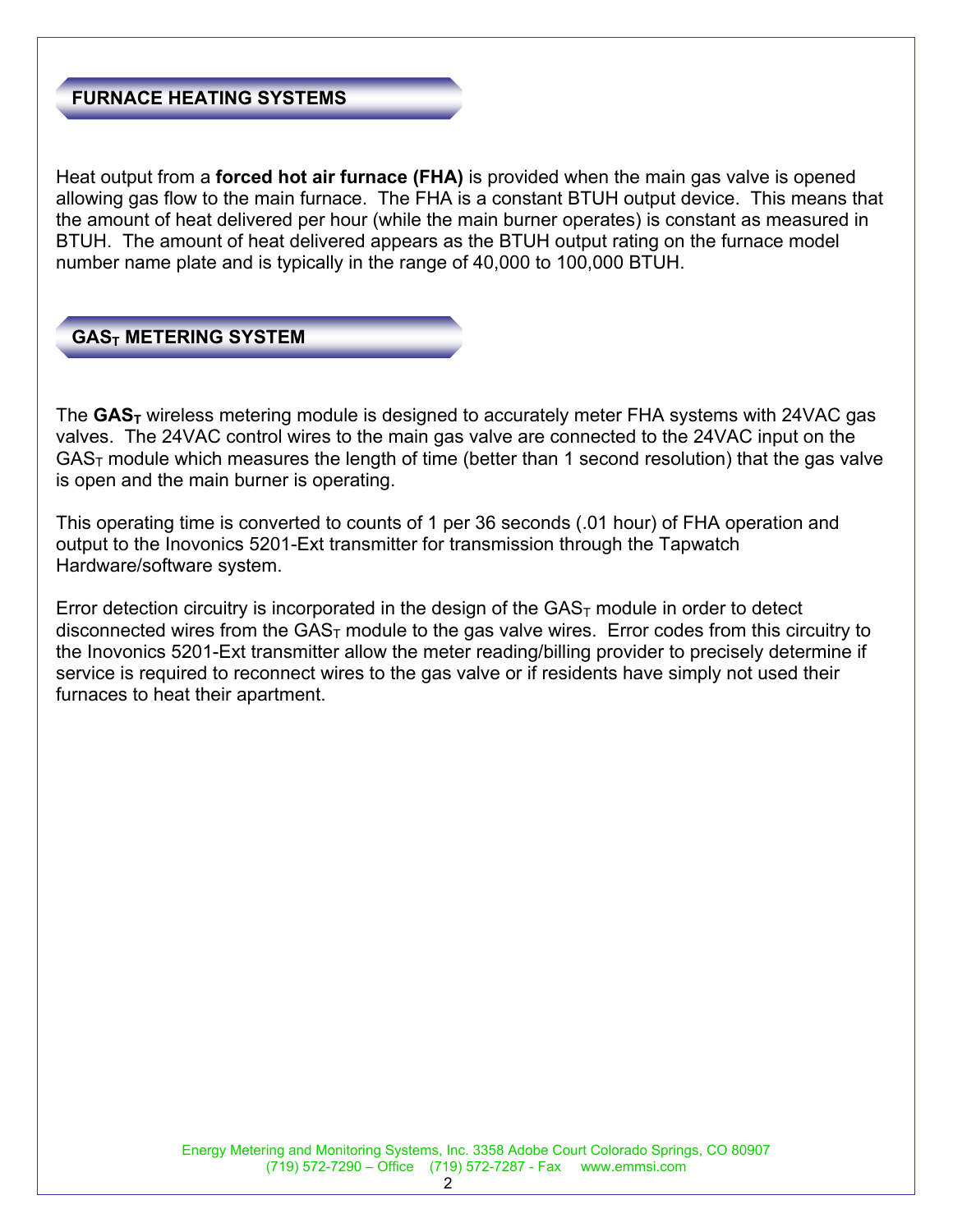## **HYDRONIC BASEBOARD & SINGLE SPEED FAN COIL**

Heat output from a **baseboard** 24VAC zone valve or a **single speed fan coil** system depends on:

- 1. The amount of **time** the heat is "on"
- 2. The **temperature** of the boiler water delivered to the apartment.

The longer the time of operation and the higher the temperature, the higher the heat delivered in BTUH.

Most hydronic heating systems employ controls to conserve energy use. Typically, the main heater circulating pump is shut off by an outside temperature control which disables the pump if outside air temperature exceeds a preset value (usually  $60^{\circ}$  F to  $65^{\circ}$  F). Residents are not able to heat their apartment when this occurs even though their thermostat calls for heat and their zone valve is open.

In addition, boiler water temperature is usually controlled by a thermostat set-back control device which modulates boiler water temperature as outside air temperature changes. As the outside air temperature drops, the boiler water temperature rises to provide more heat to match the increased demand for heat. Typically, boiler water might be set at  $140^{\circ}$  for  $50^{\circ}$  F outside air and increase to 190<sup> $\text{o}$ </sup> as outside air temperature drops to  $0^{\text{o}}$  F.

The amount of heat delivered by a baseboard 24VAC system also depends upon the **total length of finned radiation** in each apartment. Heat output requires convective air flow across the finned radiation which requires free air flow (i.e. open louvers and nothing blocking the movement of air through the baseboard).

The amount of heat delivered by a single speed fan coil type system also depends upon the **size and efficiency of the fan coil unit**. Manufacturers' ratings are typically used to obtain the BTUH rating.

Old and/or poorly maintained fan coils (build up of dust and debris on finned surfaces) can deliver significantly less BTUH than manufacturers' specifications and the condition of the fan coil must be considered for accurate metering and billing.

- Baseboard systems are **heat only**.
- Fan coil systems may be **heat only**, or **heating and cooling** if connected to a boiler/chiller system. The cooling output of a fan coil varies similarly to the heating output but is typically 1/3 to 1/4 of the maximum heating output.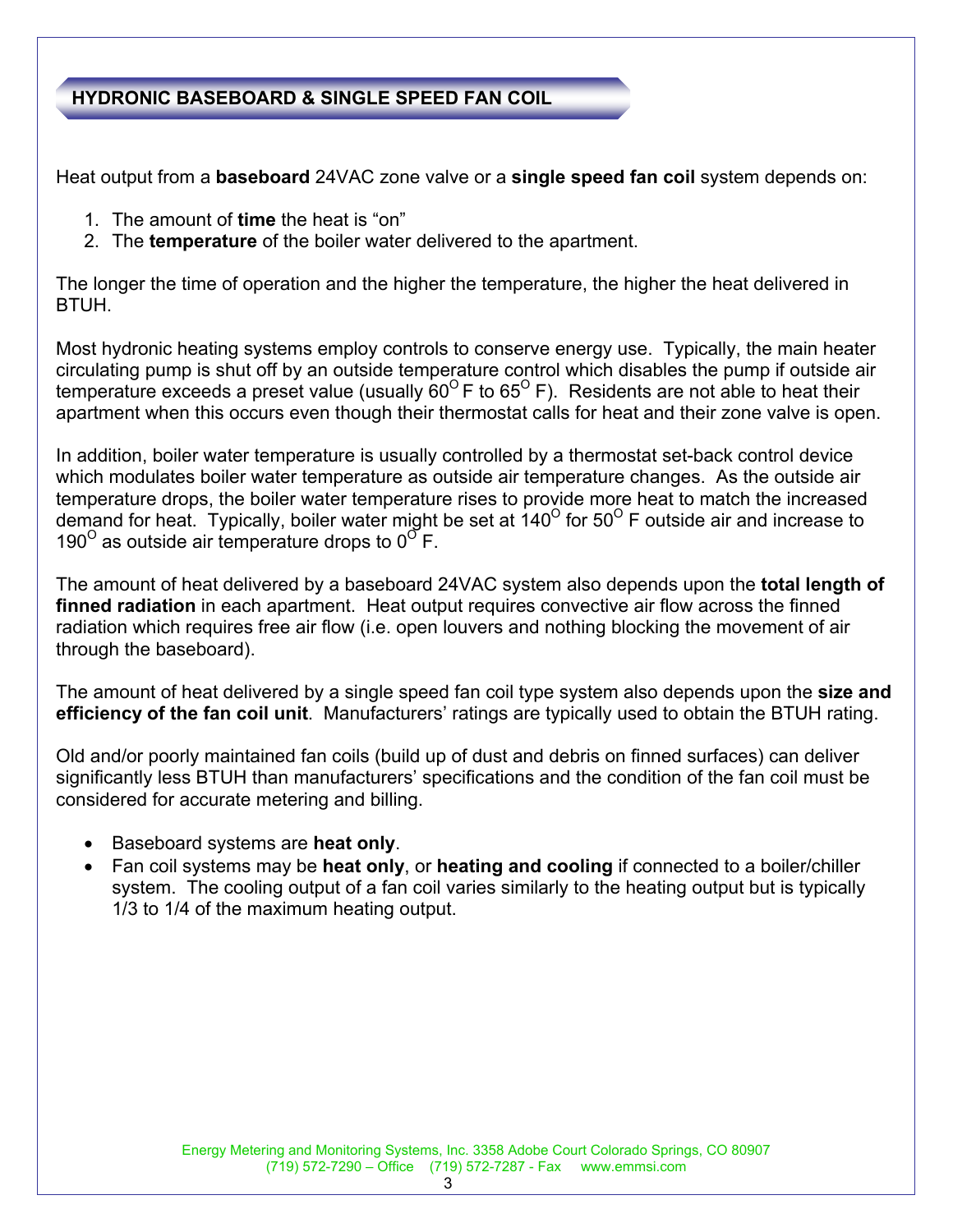# **GASTT METERING SYSTEM**

The **GASTT** wireless metering module is designed to accurately meter 24VAC **baseboard** and **single speed fan coil heating/cooling systems** where boiler or chilled water temperature varies with set back controls. Both time and temperature are measured:

- Time is obtained by a 24VAC connection to the zone valve wiring
- Temperature is obtained from a temperature sensor attached to the baseboard radiation or fan coil input water supply.

At a maximum temperature of 200<sup>°</sup> F, using the Tapwatch hardware/software system, the GAS<sub>TT</sub> outputs 1 count per 36 seconds (.01 hour) to the Inovonics 5201 Ext transmitter for transmission. As the boiler temperature drops to a minimum of 90 $^{\circ}$  F, the output count is reduced linearly to 1 count per 360 seconds to directly correspond to a linear reduction in BTUH per foot of radiation.

Heat output for single speed fan coils is measured the same way for boiler systems. Chilled water in the range of 38<sup>O</sup> F to 58<sup>O</sup> F is also metered but at a reduced count factor that corresponds to a value of 0.3 times the maximum heat output at  $38^{\circ}$  F cooling versus 1.0 times at 200<sup>°</sup> F heating. No data is taken in boiler off/chiller off range from 58  $^{\circ}$  F to 90  $^{\circ}$  F.

Error detection circuitry is incorporated in the design of the  $GAS<sub>TT</sub>$  module in order to detect all forms of tampering or malfunction which can result in loss of data transmission. These error codes include:

- Detection of cut wires to the zone valve or temperature sensor
- Sensor removed from piping
- Zone valve malfunction (stuck open or closed)
- Manual override of zone valve.

These error codes allow the meter reading/billing provider to precisely determine if service is required to correct loss of data or if residents have simply not used heating or cooling from their heating/cooling system.

BTUH billing requires:

- **Radiation length** for baseboard systems
- **Fan coil scale factors** (multiplier based on fan coil size provided from manufacturer's specifications).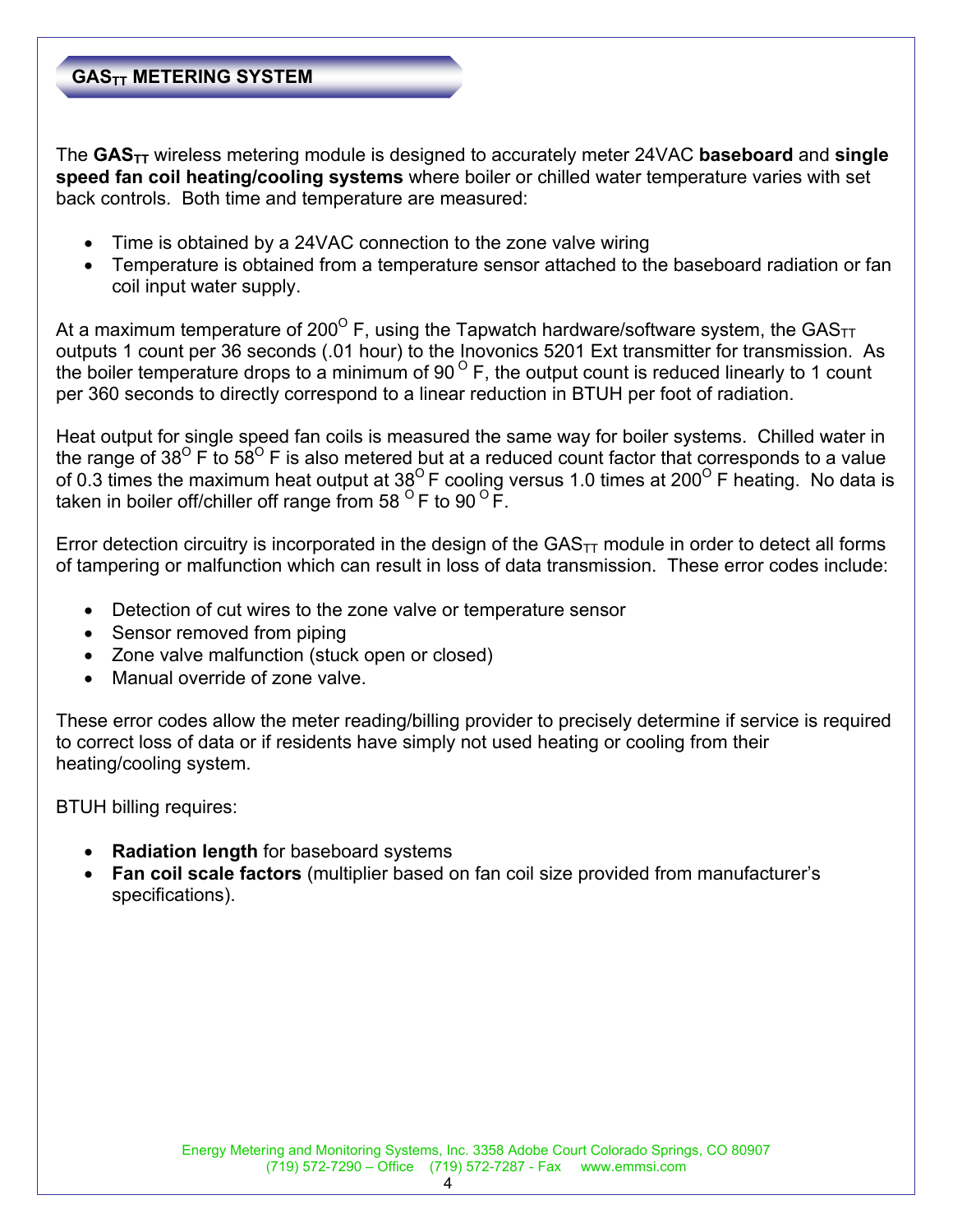#### **PNEUMATIC BASEBOARD HEATING SYSTEMS**

Heat output from a **pneumatic baseboard system** depends upon:

- The amount of **time** the heat is "on"
- The **temperature** of the boiler water delivered to the apartment
- The **water flow rate** through the radiation piping.

Pneumatic zone valves are not "on/off" as are 24VAC zone valves. Rather, they operate proportionally to the temperature difference between the thermostat setting and the room air temperature.

Turning the thermostat up  $5^{\circ}$  F to 10<sup>o</sup> F will open the zone valve completely and will result in maximum water flow of 1 to 3 gallons per minute. Normal operation of the thermostat is only  $1^{\circ}$  F to  $2^{\circ}$  F which results in water flow of 0.1 to 0.5 gallons per minute.

Low water flow rates result in large temperature drops from input to output within an apartment's radiation piping. Heat output varies with temperature so the input section will usually provide considerably more heat than the output section. Input sections are typically in living areas (where higher temperatures are desired) while output sections are typically in bedrooms (where lower temperatures are desired).

Total heat in BTUH is therefore not uniform over the entire length of radiation in the apartment. (In contrast, a 24VAC zone valve design is typically uniform within  $\pm 5^{\circ}$  F to  $\pm 7^{\circ}$  F from input to output.)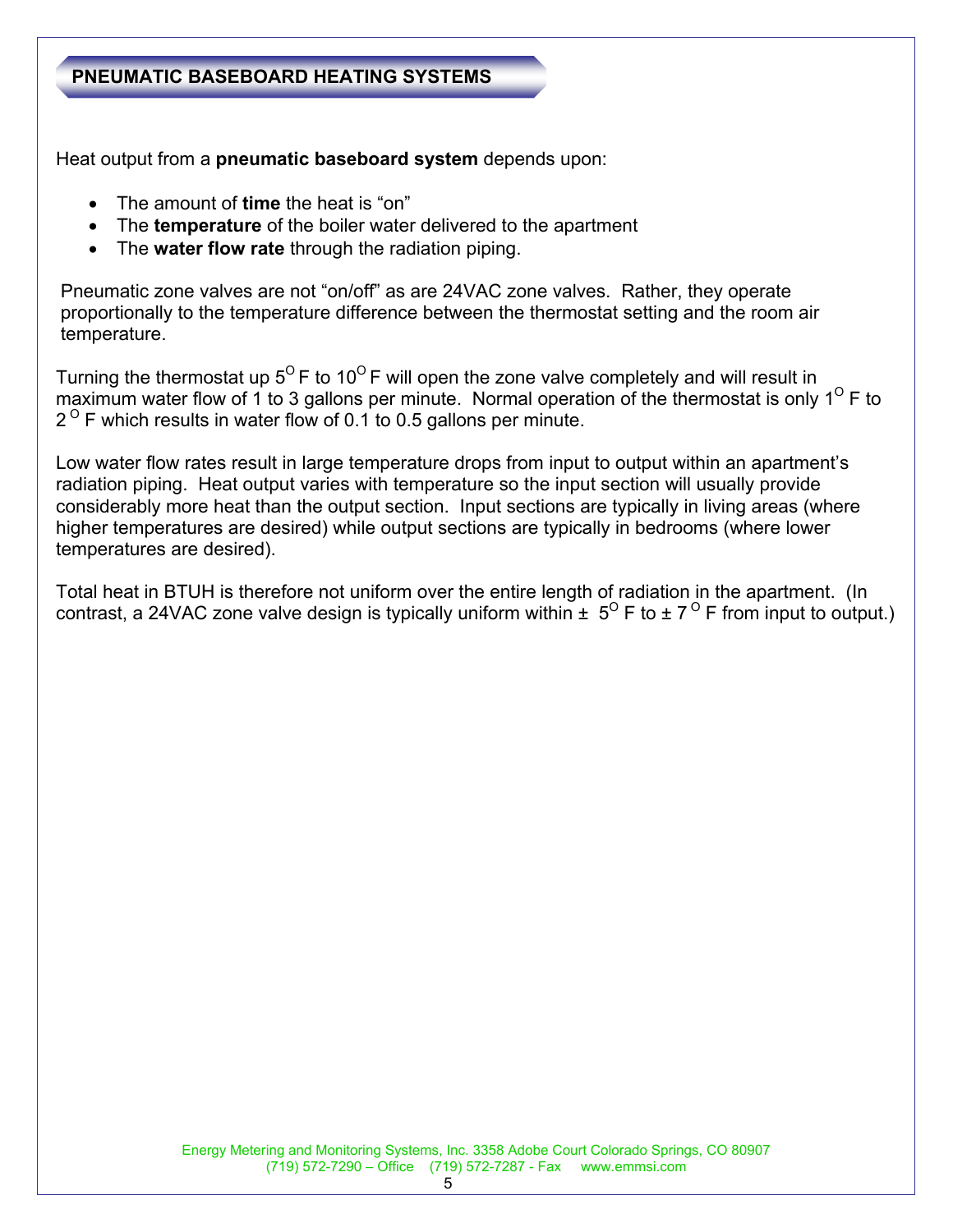#### **GASTTP METERING SYSTEM**

The **GASTTP** wireless metering module is designed to accurately meter **pneumatic baseboard** type heating systems where water temperature and water flow rates vary widely. Two temperature sensors are used:

- Sensor #1 is mounted  $\frac{1}{4}$  of the distance from the inlet
- Sensor #2 is mounted ½ of the distance from the inlet.

From the temperature readings the meter determines a calculated average. This average helps quantify separate BTUH amounts for inlet and outlet sections of apartment radiation. These inlet and outlet section BTUH values are combined to determine total BTUH output for each apartment.

At **high water flow rates**, the two measurements result in a simple average of the radiation temperature converted to a scale factor of 1 count per 36 seconds (.01 hour) at 200<sup>°</sup> F. The count is applied to the Inovonics 5201 Ext transmitter for transmission using the Tapwatch hardware/software system. As the simple average temperature drops to a minimum  $\overline{90}^{\circ}$  F, the scale factor drops to 1 count per 360 seconds. No data is taken below  $90^{\circ}$  F.

At **low water flow rates**, a formula incorporated in the  $GAS<sub>TTP</sub>$  module is used to calculate the equivalent averages for inlet (first  $\frac{1}{2}$ ) and outlet (last  $\frac{1}{2}$ ) of the apartment radiation which are then combined to give a weighted average BTUH/foot for the radiation.

Error detection circuitry is incorporated in the design of the  $GAS<sub>TTP</sub>$  module in order to detect all forms of tampering which can result in loss of data transmission. These error codes allow the meter reading/billing provider to precisely determine if service is required to correct loss of data or if residents have simply not used heating from their system. BTUH billing requires radiation length of baseboard.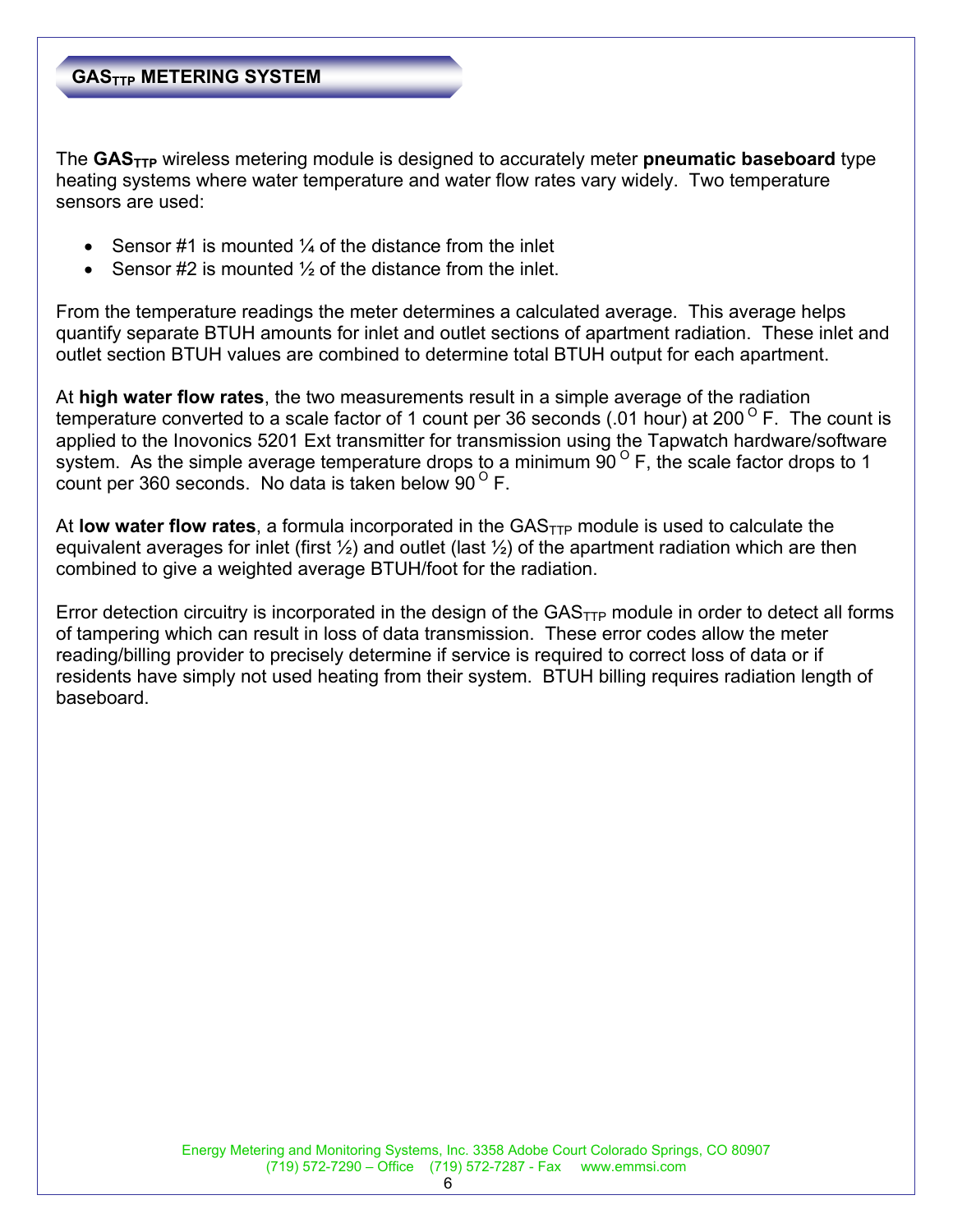### **BOILER-CHILLER THREE SPEED FAN COIL SYSTEMS**

Heat output of a **three speed fan coil** system depends upon:

- The boiler water (or chilled water) temperature
- Fan speed of the fan coil
- The return air temperature to the fan coil.

The **higher the boiler water temperature** and the **lower the return air** (room air) **temperature**, the higher the heat output (in BTUH) per hour of fan coil operation for a given fan speed.

The **higher the fan speed** at a given water and air temperature, the higher the heat BTUH output.

For cooling, the reverse applies, i.e. the **lower the chilled water temperature** and the **higher the return air temperature**, the higher the cooling BTUH output for a given fan speed. The higher the fan speed, the higher the cooling BTUH output.

Typical fan coil operation requires:

- Boiler water temperature  $-110^{\circ}$  190  $^{\circ}$  F
- Chilled water  $-42^{\circ}$  50<sup> $\circ$ </sup> F (for normal operation)<br>• Return air temperature  $-60^{\circ}$  80<sup> $\circ$ </sup> F range.
- Return air temperature
- Nominal low fan speed typically 60-70% of high speed rating.

Taking water temperature, return air temperature and fan speed variation all into consideration, the BTUH output per hour of a typical three speed fan coil will vary from nominal maximum output on high speed to -50% to -60% of nominal on low speed at lower boiler temperature. Cooling output varies in a similar fashion but is typically 1/3 to 1/4 of the maximum heating output.